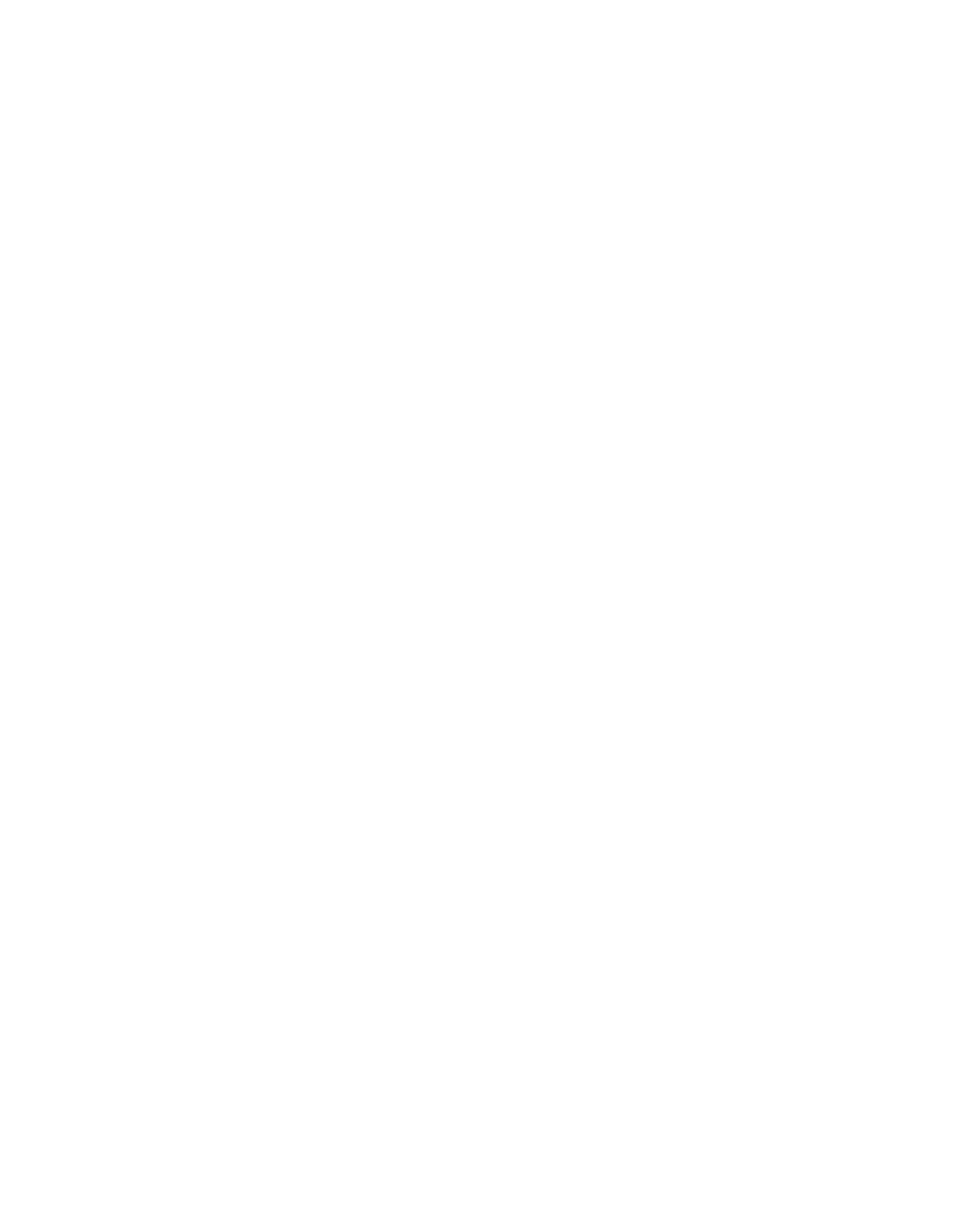| 12/20/21, 11:40 AM                                                              |                                                                  |                                                                                                                      |
|---------------------------------------------------------------------------------|------------------------------------------------------------------|----------------------------------------------------------------------------------------------------------------------|
| 04/12/2005                                                                      | Florida<br>Motor Vehicle Dept.<br>Miami, FL<br>Title #0088695797 | Registration issued or renewed<br>- Titled or registered as personal vehicle<br>- Vehicle color noted as Silver      |
| 03/23/2006                                                                      | Florida<br>Motor Vehicle Dept.<br>Miami, FL<br>Title #0088695797 | Registration issued or renewed<br>- Titled or registered as personal vehicle<br>- Vehicle color noted as Silver      |
| 02/28/2007                                                                      | Florida<br>Motor Vehicle Dept.<br>Miami, FL<br>Title #0088695797 | Registration issued or renewed<br>- Titled or registered as personal vehicle<br>- Vehicle color noted as Silver      |
| 04/16/2007                                                                      | Damage Report                                                    | Accident reported with another motor vehicle<br>- Damage to rear<br>- Vehicle functional<br>- Airbags did not deploy |
|                                                                                 |                                                                  | <b>Damage Location</b><br><b>FRONT</b>                                                                               |
| <b>CARFAX HAS</b>                                                               |                                                                  |                                                                                                                      |
| <b>THE MOST</b><br><b>ACCIDENT &amp;</b><br><b>DAMAGE</b><br><b>INFORMATION</b> |                                                                  | <b>LEFT</b><br><b>RIGHT</b><br><b>REAR</b>                                                                           |
| 03/06/2008                                                                      | Florida<br>Motor Vehicle Dept.<br>Miami, FL<br>Title #0088695797 | Registration issued or renewed<br>- Titled or registered as personal vehicle<br>- Vehicle color noted as Silver      |
| 03/16/2009                                                                      | Florida<br>Motor Vehicle Dept.<br>Miami, FL<br>Title #0088695797 | Registration issued or renewed<br>- Titled or registered as personal vehicle<br>- Vehicle color noted as Silver      |
| 03/03/2010                                                                      | Florida<br>Motor Vehicle Dept.<br>Miami, FL<br>Title #0088695797 | Registration issued or renewed<br>- Titled or registered as personal vehicle<br>- Vehicle color noted as Silver      |
| 03/03/2011                                                                      | Florida<br>Motor Vehicle Dept.<br>Miami, FL<br>Title #0088695797 | Registration issued or renewed<br>- Titled or registered as personal vehicle<br>- Vehicle color noted as Silver      |

| Date       | Mileage | Source                                                           | <b>Comments</b>                                                                                                                  |
|------------|---------|------------------------------------------------------------------|----------------------------------------------------------------------------------------------------------------------------------|
| 03/24/2012 |         | Florida<br>Motor Vehicle Dept.                                   | Vehicle purchase reported                                                                                                        |
| 03/27/2012 | 26.768  | Florida<br>Motor Vehicle Dept.<br>Miami, FL<br>Title #0088695797 | Title issued or updated<br>- New owner reported<br>- Titled or registered as personal vehicle<br>- Vehicle color noted as Silver |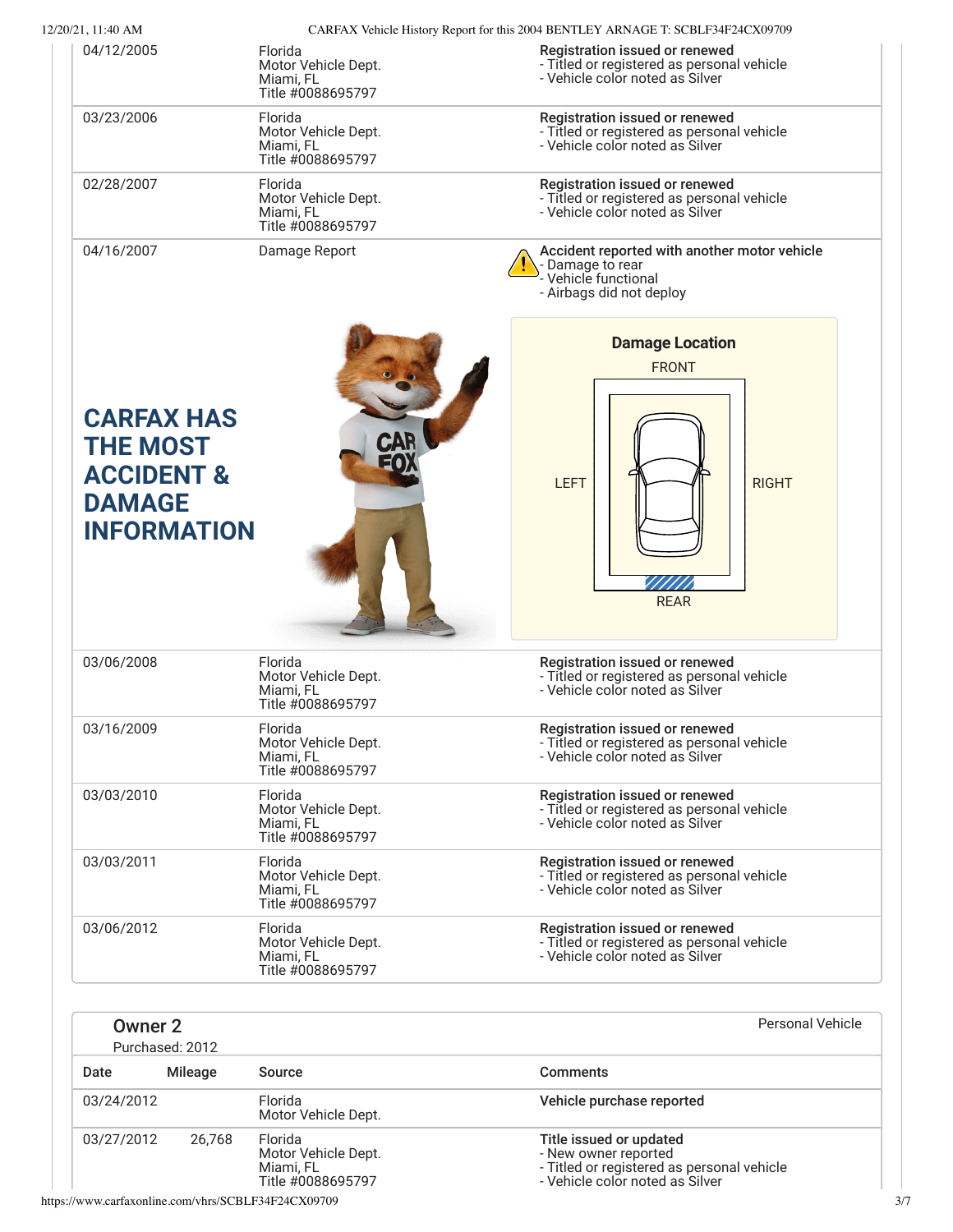12/20/21, 11:40 AM CARFAX Vehicle History Report for this 2004 BENTLEY ARNAGE T: SCBLF34F24CX09709

| 12/18/2012           | Florida                                                                                                                                                    | Registration issued or renewed                                                                                                                                                                                                    |
|----------------------|------------------------------------------------------------------------------------------------------------------------------------------------------------|-----------------------------------------------------------------------------------------------------------------------------------------------------------------------------------------------------------------------------------|
|                      | Motor Vehicle Dept.<br>Miami, FL<br>Title #0088695797                                                                                                      | - Titled or registered as personal vehicle<br>- Vehicle color noted as Silver                                                                                                                                                     |
| 12/02/2013           | Florida<br>Motor Vehicle Dept.<br>Miami, FL<br>Title #0088695797                                                                                           | Registration issued or renewed<br>- Titled or registered as personal vehicle<br>- Vehicle color noted as Silver                                                                                                                   |
| 03/04/2015           | Florida<br>Motor Vehicle Dept.<br>Miami, FL<br>Title #0088695797                                                                                           | Registration issued or renewed<br>- Titled or registered as personal vehicle<br>- Vehicle color noted as Silver                                                                                                                   |
| 02/10/2016           | Florida<br>Motor Vehicle Dept.<br>Miami, FL<br>Title #0088695797                                                                                           | Registration issued or renewed<br>- Titled or registered as personal vehicle<br>- Vehicle color noted as Silver                                                                                                                   |
| 02/06/2017           | Florida<br>Motor Vehicle Dept.<br>Miami, FL<br>Title #0088695797                                                                                           | Registration issued or renewed<br>- Titled or registered as personal vehicle<br>- Vehicle color noted as Silver                                                                                                                   |
| 11/24/2017<br>31,982 | European Foreign and Domestic<br>Boca Raton, FL<br>561-451-0502<br>bocaeuropean.com<br>4.5 / 5.0<br>16 Verified Reviews<br>21 Customer Favorites           | ⊾ ∈ Vehicle serviced<br>- Maintenance inspection completed<br>- Oil and filter changed<br>- Fluids checked<br>- Tire condition and pressure checked<br>- Maintenance reminder reset<br>- Cooling fan clutch replaced              |
| 12/20/2017<br>32,126 | Braman Motorcars of Palm Beach<br>West Palm Beach, FL<br>561-684-6666<br>bramanmotorcars.com<br>4.2 / 5.0<br>41 Verified Reviews<br>23 Customer Favorites  | Vehicle serviced                                                                                                                                                                                                                  |
| 01/04/2018<br>32,238 | European Auto Repair Center<br>Boca Raton, FL<br>561-367-3455<br>europeanautorepaircenter.com/<br>4.6 / 5.0<br>11 Verified Reviews<br>4 Customer Favorites | C Vehicle serviced<br>- Steering/suspension checked<br>- Ball joint(s) replaced                                                                                                                                                   |
| 01/24/2018           | Florida<br>Motor Vehicle Dept.<br>Boca Raton, FL<br>Title #0088695797                                                                                      | Registration issued or renewed<br>- Titled or registered as personal vehicle<br>- Registration updated when owner moved the<br>vehicle to a new location<br>- Vehicle color noted as Silver                                       |
| 07/17/2018<br>32,743 | European Auto Repair Center<br>Boca Raton, FL<br>561-367-3455<br>europeanautorepaircenter.com/<br>4.6 / 5.0<br>11 Verified Reviews<br>4 Customer Favorites | $\bullet$ C Vehicle serviced<br>- A/C refrigerant recharged<br>- Battery/charging system checked<br>- Antifreeze/coolant checked<br>- Radiator hose(s) replaced<br>- Coolant temperature sensor replaced<br>- Thermostat replaced |
| 10/16/2018<br>33,451 | European Auto Repair Center<br>Boca Raton, FL<br>561-367-3455<br>europeanautorepaircenter.com/<br>4.6 / 5.0<br>11 Verified Reviews<br>4 Customer Favorites | C Vehicle serviced<br>- Oil and filter changed<br>- Fuel pressure regulator replaced<br>- Oil line/hose replaced<br>- Switch replaced/repaired                                                                                    |
|                      |                                                                                                                                                            |                                                                                                                                                                                                                                   |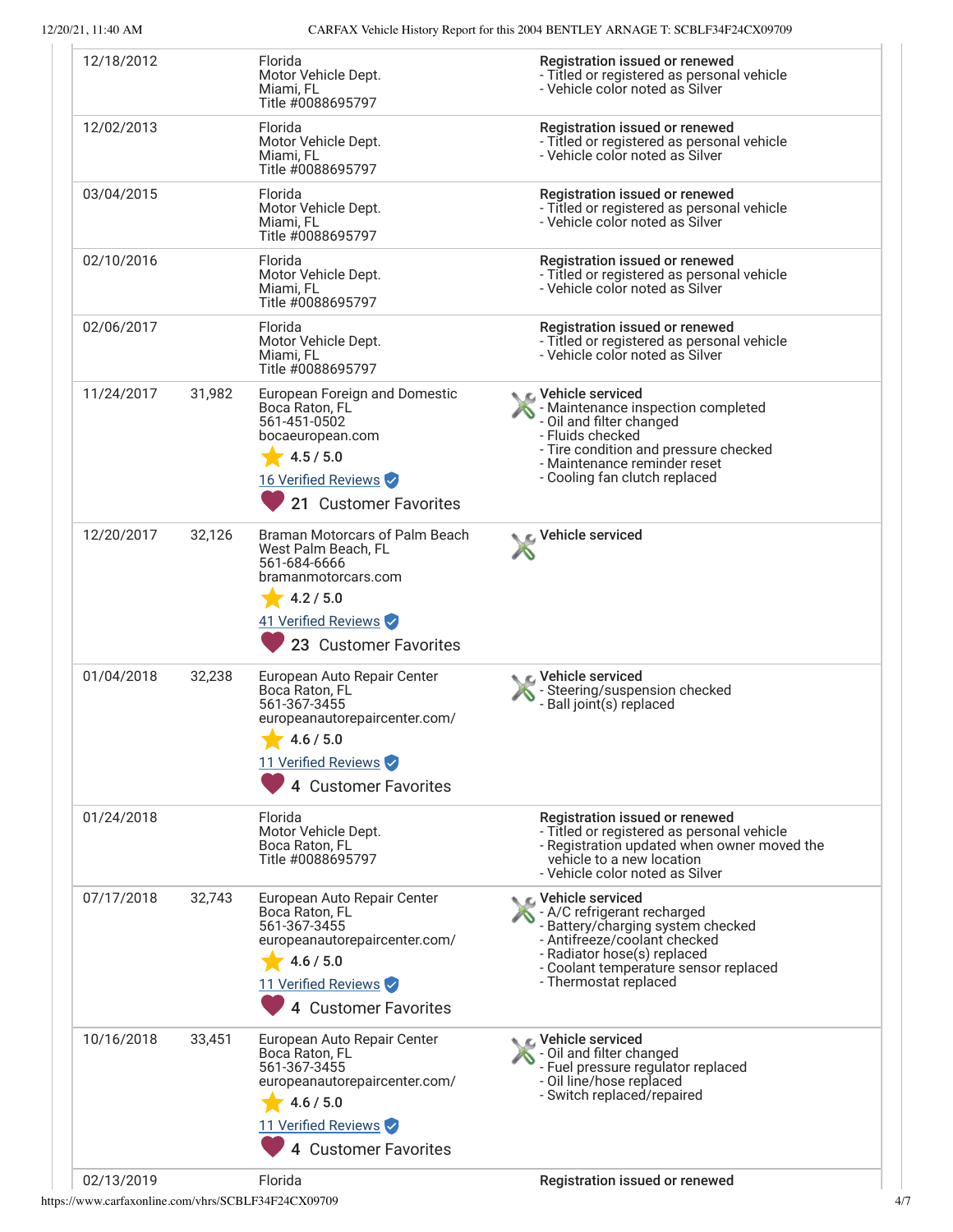12/20/21, 11:40 AM CARFAX Vehicle History Report for this 2004 BENTLEY ARNAGE T: SCBLF34F24CX09709

|            |        | Motor Vehicle Dept.<br>Boca Raton, FL<br>Title #0088695797                                                                                                 | haven't veniere rhotory responsion and 2007 BERVIER's rhat tried it: occurs in<br>- Titled or registered as personal vehicle<br>- Vehicle color noted as Silver |
|------------|--------|------------------------------------------------------------------------------------------------------------------------------------------------------------|-----------------------------------------------------------------------------------------------------------------------------------------------------------------|
| 03/08/2019 | 34,447 | European Auto Repair Center<br>Boca Raton, FL<br>561-367-3455<br>europeanautorepaircenter.com/<br>4.6 / 5.0<br>11 Verified Reviews<br>4 Customer Favorites | C Vehicle serviced                                                                                                                                              |
| 06/10/2019 | 35,040 | European Auto Repair Center<br>Boca Raton, FL<br>561-367-3455<br>europeanautorepaircenter.com/<br>4.6 / 5.0<br>11 Verified Reviews<br>4 Customer Favorites | ic⊾ Vehicle serviced<br>- Fluids checked<br>- A/C refrigerant recharged<br>- Cooling system checked<br>- Exterior lights checked                                |
| 06/24/2019 |        | European Auto Repair Center<br>Boca Raton, FL<br>561-367-3455<br>europeanautorepaircenter.com/<br>4.6 / 5.0<br>11 Verified Reviews<br>4 Customer Favorites | Vehicle serviced                                                                                                                                                |
| 01/21/2020 |        | Florida<br>Motor Vehicle Dept.<br>Boca Raton, FL<br>Title #0088695797                                                                                      | Registration issued or renewed<br>- Titled or registered as personal vehicle<br>- Vehicle color noted as Silver                                                 |
| 06/09/2020 | 36,048 | European Auto Repair Center<br>Boca Raton, FL<br>561-367-3455<br>europeanautorepaircenter.com/<br>4.6 / 5.0<br>11 Verified Reviews<br>4 Customer Favorites | C Vehicle serviced<br>- Oil and filter changed<br>- Engine wiring repaired<br>- Battery/charging system checked<br>- Engine wiring harness repaired             |
| 06/18/2020 | 36,090 | Auto Auction                                                                                                                                               | Vehicle sold                                                                                                                                                    |
|            |        |                                                                                                                                                            | Millions of used vehicles are bought and<br>sold at auction every year.                                                                                         |
| 06/19/2020 | 36,091 | Drive Line, LLC Jacksonville<br>Jacksonville, FL                                                                                                           | Vehicle offered for sale                                                                                                                                        |
| 06/20/2020 |        | Drive Line, LLC Jacksonville<br>Jacksonville, FL<br>904-683-7230<br>drivelinellc.com<br>3.5 / 5.0                                                          | Vehicle serviced                                                                                                                                                |
| 09/03/2020 |        | 10 Verified Reviews<br>Drive Line, LLC Jacksonville<br>Jacksonville, FL<br>904-683-7230<br>drivelinellc.com<br>3.5 / 5.0<br>10 Verified Reviews            | C Vehicle serviced<br>- Battery/charging system checked<br>- Battery replaced                                                                                   |
|            |        |                                                                                                                                                            |                                                                                                                                                                 |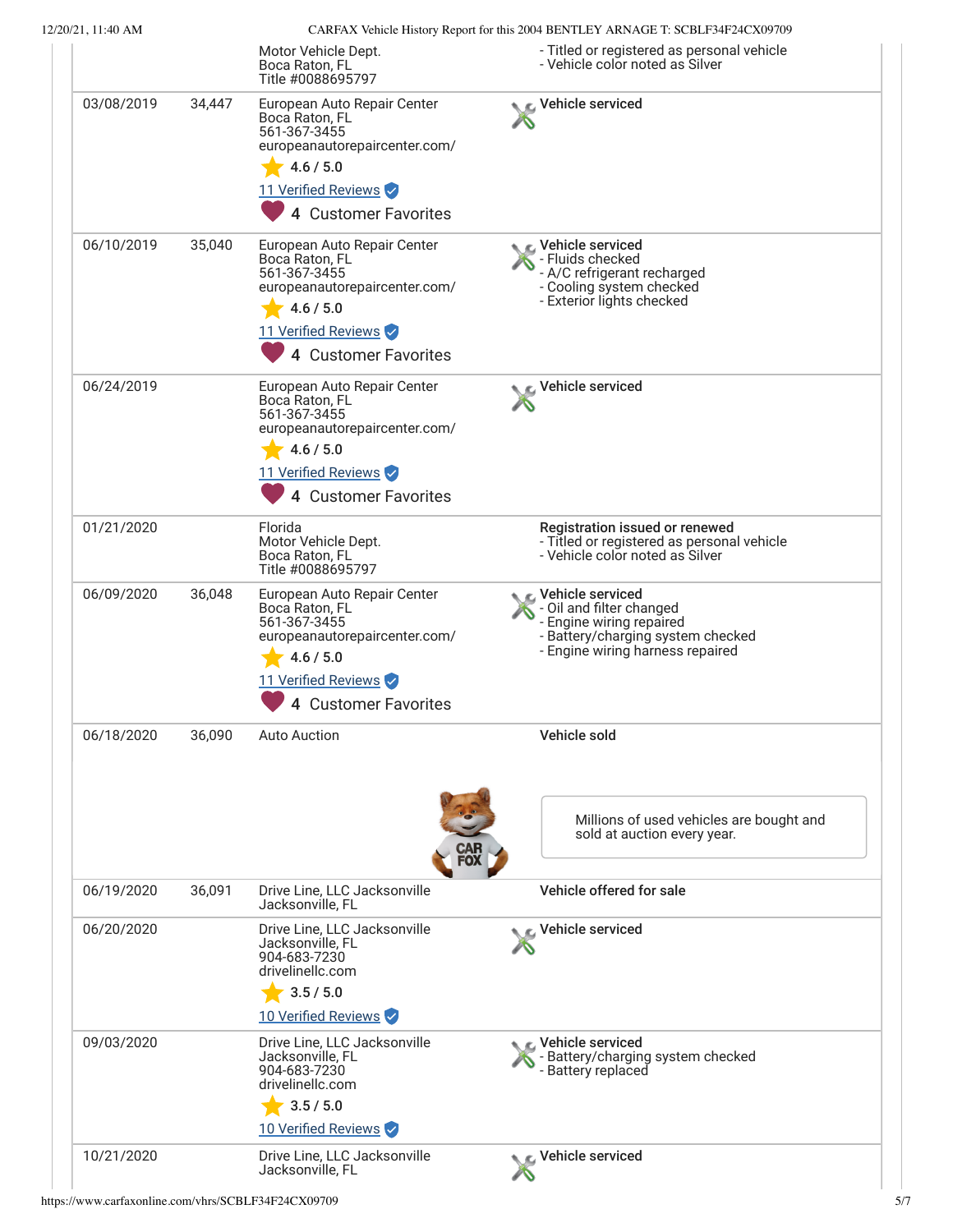12/20/21, 11:40 AM CARFAX Vehicle History Report for this 2004 BENTLEY ARNAGE T: SCBLF34F24CX09709

|            |        | 904-683-7230<br>drivelinellc.com<br>3.5 / 5.0<br>10 Verified Reviews                                                                               |                                                                                                                                                                                                                           |
|------------|--------|----------------------------------------------------------------------------------------------------------------------------------------------------|---------------------------------------------------------------------------------------------------------------------------------------------------------------------------------------------------------------------------|
| 10/23/2020 |        | Florida<br>Motor Vehicle Dept.                                                                                                                     | Vehicle purchase reported                                                                                                                                                                                                 |
| 10/27/2020 | 36,536 | Precision Tune Auto Care<br>Delray Beach, FL<br>561-278-7979<br>precisiontune.com<br>4.6 / 5.0<br>133 Verified Reviews<br>1,712 Customer Favorites | Vehicle serviced<br>- Tire(s) balanced<br>- Tire(s) mounted<br>- Tire(s) replaced<br>- Battery/charging system checked<br>- Engine/powertrain computer/module checked<br>- Computer(s) checked<br>- Computer reprogrammed |
| 10/13/2021 |        | Florida<br>Motor Vehicle Dept.<br>Palm City, FL<br>Title #0088695797                                                                               | Registration issued or renewed<br>- Titled or registered as personal vehicle<br>- Exempt from odometer reporting<br>- Vehicle color noted as Silver                                                                       |

Have Questions? Consumers, please visit our Help Center at [www.carfax.com.](http://www.carfax.com/help) Dealers or Subscribers, please visit our Help Center at [www.carfaxonline.com](http://www.carfaxonline.com/).



# Accident Indicator

CARFAX receives information about accidents in all 50 states, the District of Columbia and Canada.

Not every accident is reported to CARFAX. As details about the accident become available, those additional details are added to the CARFAX Vehicle History Report. CARFAX recommends that you have this vehicle inspected by a qualified mechanic.

- According to the National Safety Council, Injury Facts, 2015 edition, 8% of the 254 million registered vehicles in the U.S. were involved in an accident in 2013. Over 74% of these were considered minor or moderate.
- This CARFAX Vehicle History Report is based only on information supplied to CARFAX and available as of 12/20/21 at 10:40:21 AM (CST). Other information about this vehicle, including problems, may not have been reported to CARFAX. Use this report as one important tool, along with a vehicle inspection and test drive, to make a better decision about your next used car.

### First Owner

When the first owner(s) obtains a title from a Department of Motor Vehicles as proof of ownership.

# New Owner Reported

When a vehicle is sold to a new owner, the Title must be transferred to the new owner(s) at a Department of Motor Vehicles.

## Ownership History

CARFAX defines an owner as an individual or business that possesses and uses a vehicle. Not all title transactions represent changes in ownership. To provide estimated number of owners, CARFAX proprietary technology analyzes all the events in a vehicle history. Estimated ownership is available for vehicles manufactured after 1991 and titled solely in the US including Puerto Rico. Dealers sometimes opt to take ownership of a vehicle and are required to in the following states: Maine, Massachusetts, New Jersey, Ohio, Oklahoma, Pennsylvania and South Dakota. Please consider this as you review a vehicle's estimated ownership history.

### Title Issued

A state issues a title to provide a vehicle owner with proof of ownership. Each title has a unique number. Each title or registration record on a CARFAX report does not necessarily indicate a change in ownership. In Canada, a registration and bill of sale are used as proof of ownership.



CARFAX DEPENDS ON ITS SOURCES FOR THE ACCURACY AND RELIABILITY OF ITS INFORMATION. THEREFORE, NO RESPONSIBILITY IS ASSUMED BY CARFAX OR ITS AGENTS FOR ERRORS OR OMISSIONS IN THIS REPORT. CARFAX FURTHER EXPRESSLY DISCLAIMS ALL WARRANTIES, EXPRESS OR IMPLIED, INCLUDING ANY IMPLIED WARRANTIES OF MERCHANTABILITY OR FITNESS FOR A PARTICULAR PURPOSE.